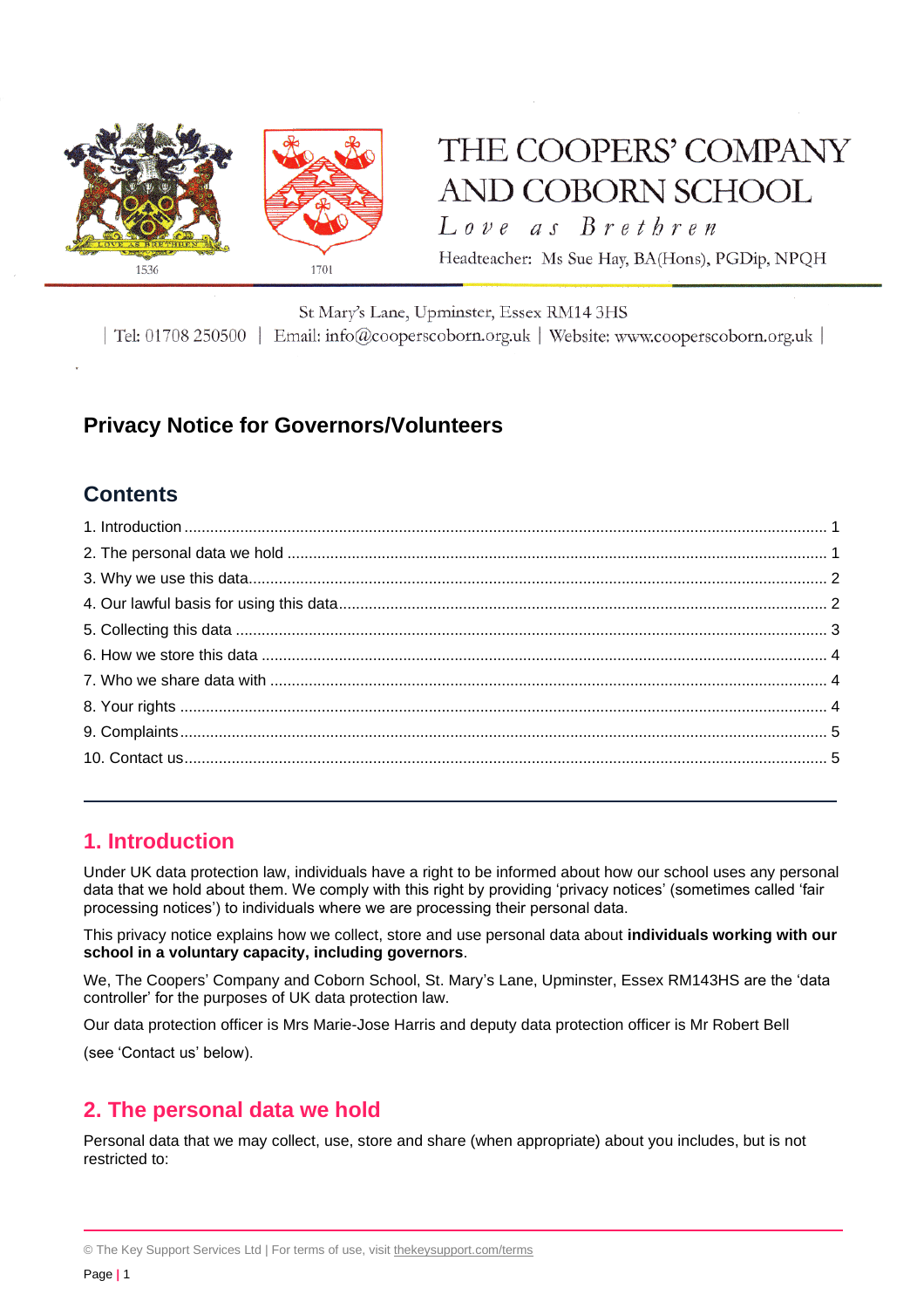- Contact details
- References
- Evidence of qualifications
- > Employment details
- Information about business and pecuniary interests

We may also collect, use, store and share (when appropriate) information about you that falls into "special categories" of more sensitive personal data. This includes, but is not restricted to:

- $\lambda$  Information about any health conditions you have that we need to be aware of
- Information about disability and access requirements
- Photographs and CCTV images captured in school

We may also collect, use, store and share (when appropriate) information about criminal convictions and offences.

We may also hold data about you that we have received from other organisations, including other schools and social services, and the Disclosure and Barring Service in respect of criminal offence data.

# <span id="page-1-0"></span>**3. Why we use this data**

We use the data listed above to:

- a) Establish and maintain effective governance
- b) Meet statutory obligations for publishing and sharing governors' details
- c) Facilitate safe recruitment, as part of our safeguarding obligations towards pupils
- d) Undertake equalities monitoring
- e) Ensure that appropriate access arrangements can be provided for volunteers who require them

#### **3.1 Use of your personal data for marketing purposes**

Where you have given us consent to do so, we may send you marketing information by email or text promoting school events, campaigns, charitable causes or services that may be of interest to you.

You can withdraw consent or 'opt out' of receiving these emails and/or texts at any time by clicking on the 'Unsubscribe' link at the bottom of any such communication, or by contacting us (see 'Contact us' below).

### **3.2 Use of your personal data in automated decision making and profiling**

(That is making decisions solely by automated means without any human involvement or evaluating certain things about an individual through those means.)

We do not currently process any personal data through automated decision making or profiling. If this changes in the future, we will amend any relevant privacy notices in order to explain the processing to you, including your right to object to it.

# <span id="page-1-1"></span>**4. Our lawful basis for using this data**

Our lawful bases for processing your personal data for the purposes listed in section 3 above are as follows:

- We need to process data to fulfil our statutory function as a school:
- We need to process data to meet our responsibilities under law:
- We will obtain consent from you to use your personal data.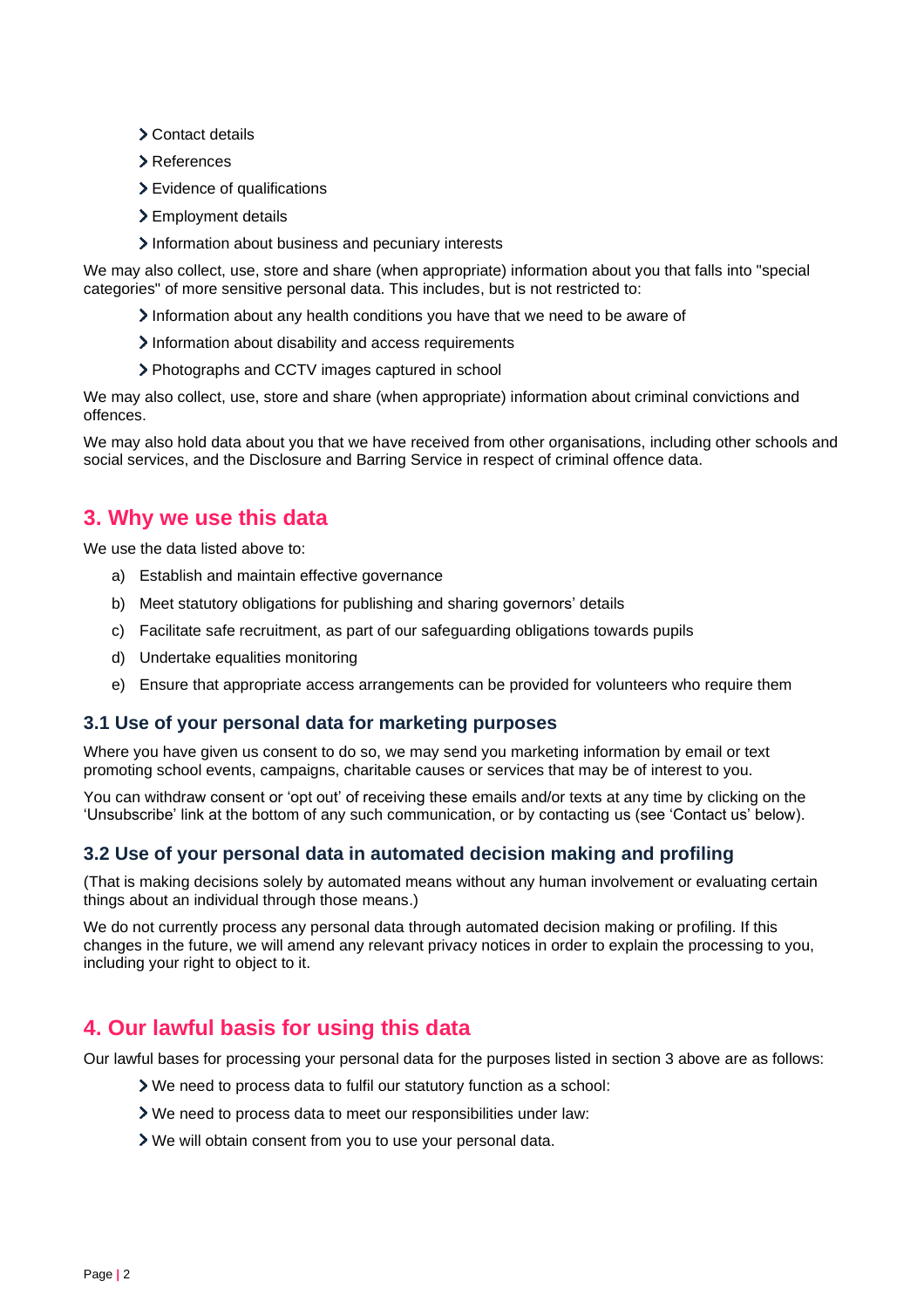- We will use this personal data in a life-or-death situation.
- We need to process personal data to fulfil a contract with you or to help you enter into a contract with us.
- Where there's a minimal privacy impact and we have a compelling reason.

Where you have provided us with consent to use your data, you may withdraw this consent at any time. We will make this clear when requesting your consent, and explain how you would go about withdrawing consent if you wish to do so.

#### **4.1 Our basis for using special category data**

For 'special category' data, we only collect and use it when we have both a lawful basis, as set out above, and one of the following conditions for processing as set out in UK data protection law:

- We have obtained your explicit consent to use your personal data in a certain way
- We need to perform or exercise an obligation or right in relation to employment, social security or social protection law
- We need to protect an individual's vital interests (i.e. protect your life or someone else's life), in situations where you're physically or legally incapable of giving consent
- The data concerned has already been made manifestly public by you
- $\triangleright$  We need to process it for the establishment, exercise or defence of legal claims
- We need to process it for reasons of substantial public interest as defined in legislation
- We need to process it for health or social care purposes, and the processing is done by, or under the direction of, a health or social work professional or by any other person obliged to confidentiality under law
- We need to process it for public health reasons, and the processing is done by, or under the direction of, a health professional or by any other person obliged to confidentiality under law
- We need to process it for archiving purposes, scientific or historical research purposes, or for statistical purposes, and the processing is in the public interest

For criminal offence data, we will only collect and use it when we have both a lawful basis, as set out above, and a condition for processing as set out in UK data protection law. Conditions include:

- We have obtained your consent to use it in a specific way
- We need to protect an individual's vital interests (i.e. protect your life or someone else's life), in situations where you're physically or legally incapable of giving consent
- The data concerned has already been made manifestly public by you
- We need to process it for, or in connection with, legal proceedings, to obtain legal advice, or for the establishment, exercise or defence of legal rights
- We need to process it for reasons of substantial public interest as defined in legislation

# <span id="page-2-0"></span>**5. Collecting this data**

While the majority of information we collect about you is mandatory, there is some information that can be provided voluntarily.

Whenever we seek to collect information from you, we make it clear whether you must provide this information (and if so, what the possible consequences are of not complying), or whether you have a choice.

Most of the data we hold about you will come from you, but we may also hold data about you from:

- Local authorities
- Government departments or agencies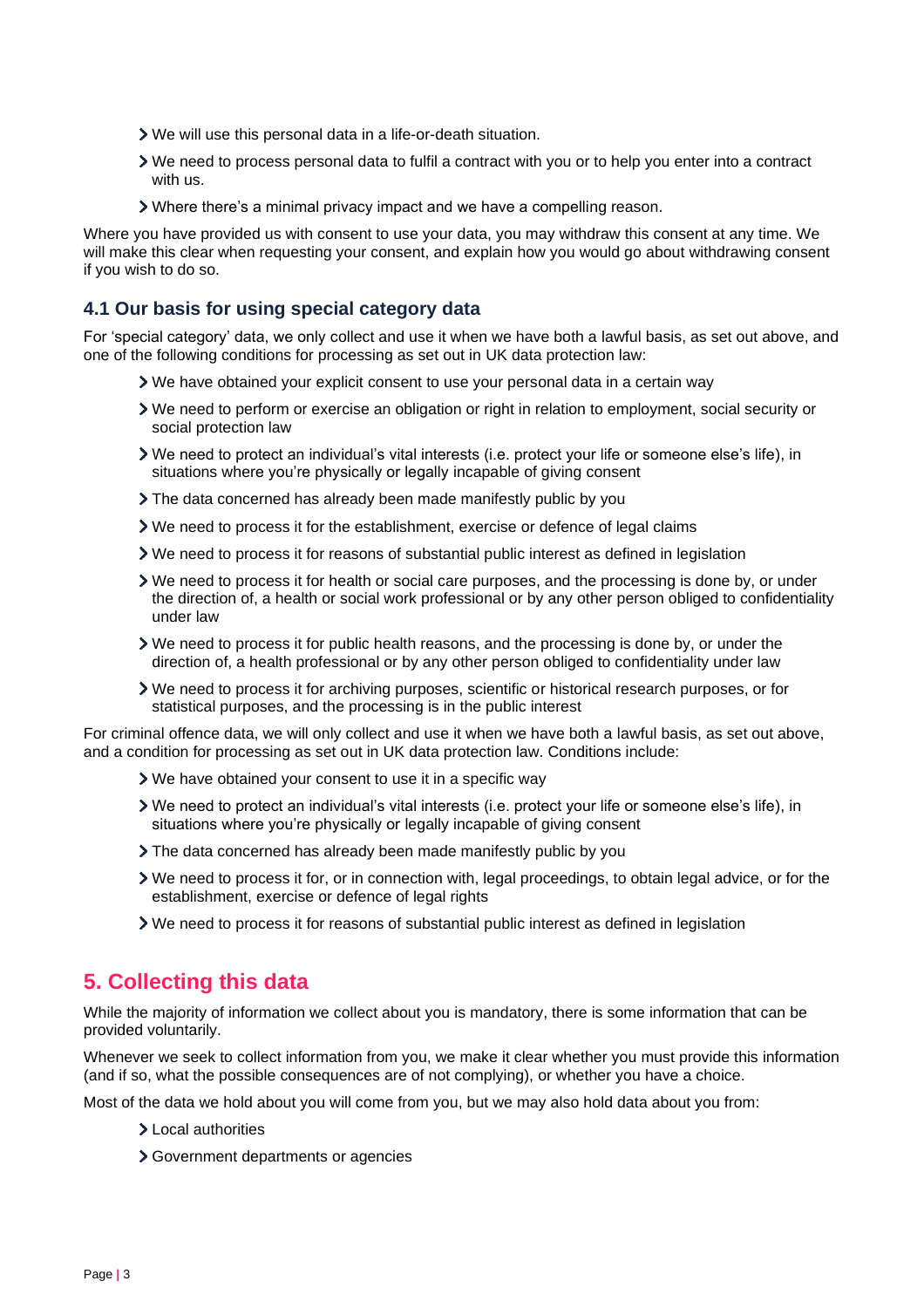> Police forces, courts, tribunals

### <span id="page-3-0"></span>**6. How we store this data**

We keep personal information about you while you volunteer at our school. We may also keep it beyond your work at our school if this is necessary. Our record retention schedule sets out how long we keep information about governors and other volunteers.

Our Record Retention Schedule can be obtained from Mrs L Evans in the School Office.

We have put in place appropriate security measures to prevent your personal information from being accidentally lost, used or accessed in an unauthorised way, altered or disclosed.

We will dispose of your personal data securely when we no longer need it.

### <span id="page-3-1"></span>**7. Who we share data with**

We do not share information about you with any third party without consent unless the law and our policies allow us to do so.

Where it is legally required, or necessary (and it complies with UK data protection law), we may share personal information about you with:

- ▶ Our local authority Havering– to meet our legal obligations to share certain information with it, such as safeguarding concerns.
- Government departments or agencies.
- > Our regulator, OFSTED.
- Suppliers and service providers:
- Our auditors
- > Health authorities
- > Security organisations
- > Professional advisers and consultants
- Charities and voluntary organisations
- > Police forces, courts, tribunals

### **7.1 Transferring data internationally**

We may share personal information about you with the following international third parties, where different data protection legislation applies:

Where we transfer your personal data to a third-party country or territory, we will do so in accordance with UK data protection law.

In cases where we have to set up safeguarding arrangements to complete this transfer, you can get a copy of these arrangements by contacting us.

### <span id="page-3-2"></span>**8. Your rights**

#### **8.1 How to access personal information that we hold about you**

You have a right to make a 'subject access request' to gain access to personal information that we hold about you.

If you make a subject access request, and if we do hold information about you, we will (subject to any exemptions that may apply):

> Give you a description of it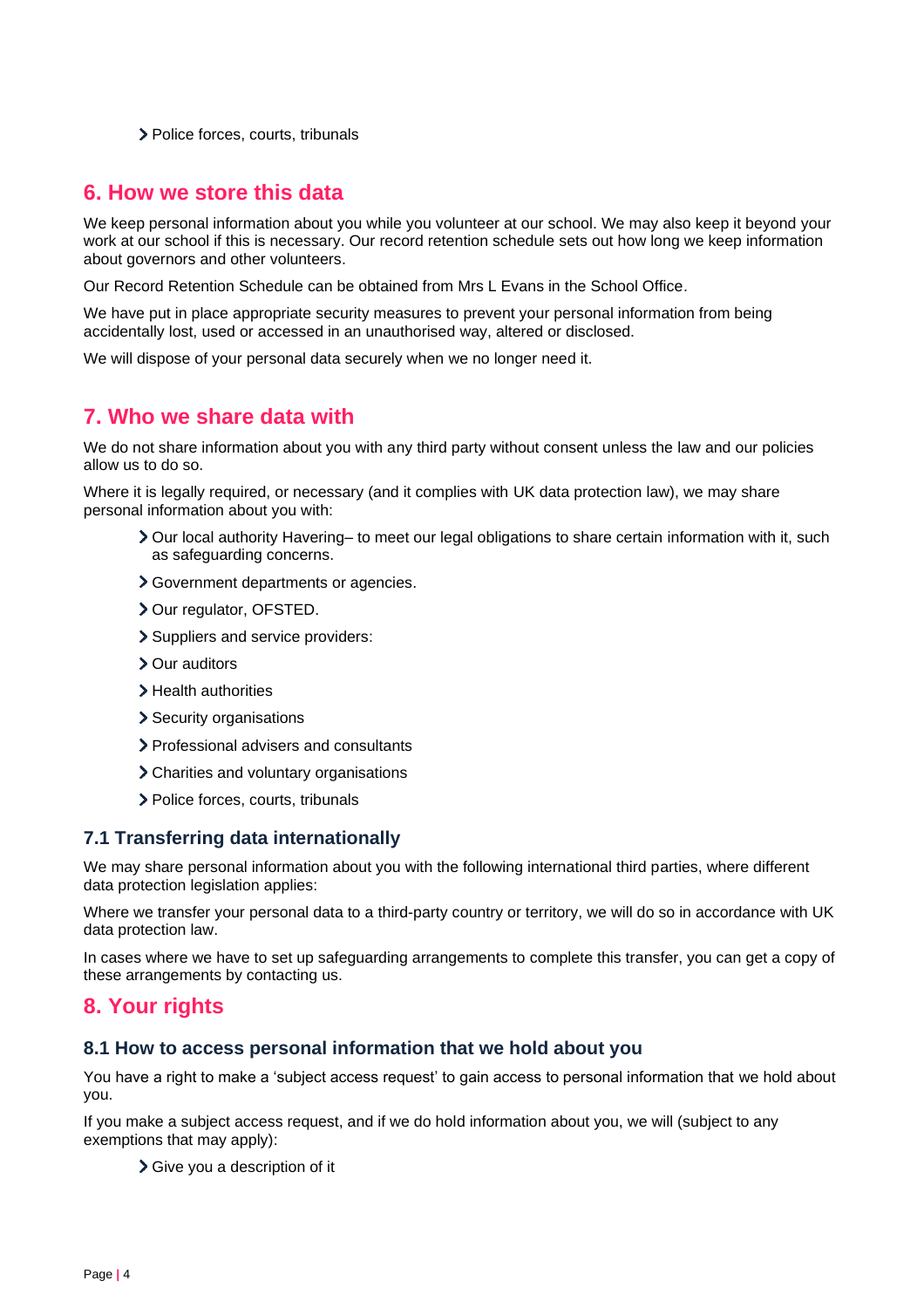- Tell you why we are holding and processing it, and how long we will keep it for
- Explain where we got it from, if not from you
- > Tell you who it has been, or will be, shared with
- Let you know whether any automated decision-making is being applied to the data, and any consequences of this
- Give you a copy of the information in an intelligible form

You may also have the right for your personal information to be transmitted electronically to another organisation in certain circumstances.

If you would like to make a request, please contact us (see 'Contact us' below).

### **8.2 Your other rights regarding your data**

Under UK data protection law, you have certain rights regarding how your personal data is used and kept safe. For example, you have the right to:

- Object to our use of your personal data
- > Prevent your data being used to send direct marketing
- Object to and challenge the use of your personal data for decisions being taken by automated means (by a computer or machine, rather than by a person)
- In certain circumstances, have inaccurate personal data corrected
- In certain circumstances, have the personal data we hold about you deleted or destroyed, or restrict its processing
- Withdraw your consent, where you previously provided it for the collection, processing and transfer of your personal data for a specific purpose
- In certain circumstances, be notified of a data breach
- Make a complaint to the Information Commissioner's Office
- Claim compensation for damages caused by a breach of the data protection regulations

To exercise any of these rights, please contact us (see 'Contact us' below).

# <span id="page-4-0"></span>**9. Complaints**

We take any complaints about our collection and use of personal information very seriously.

If you think that our collection or use of personal information is unfair, misleading or inappropriate, or have any other concern about our data processing, please raise this with us in the first instance.

Alternatively, you can make a complaint to the Information Commissioner's Office:

- Report a concern online at<https://ico.org.uk/make-a-complaint/>
- Call 0303 123 1113
- Or write to: Information Commissioner's Office, Wycliffe House, Water Lane, Wilmslow, Cheshire, SK9 5AF

# <span id="page-4-1"></span>**10. Contact us**

If you have any questions, concerns or would like more information about anything mentioned in this privacy notice, please contact our **data protection lead officer**:

1<sup>st</sup> point of contact:

Mrs Marie-Jose Harris (Assistant Head)